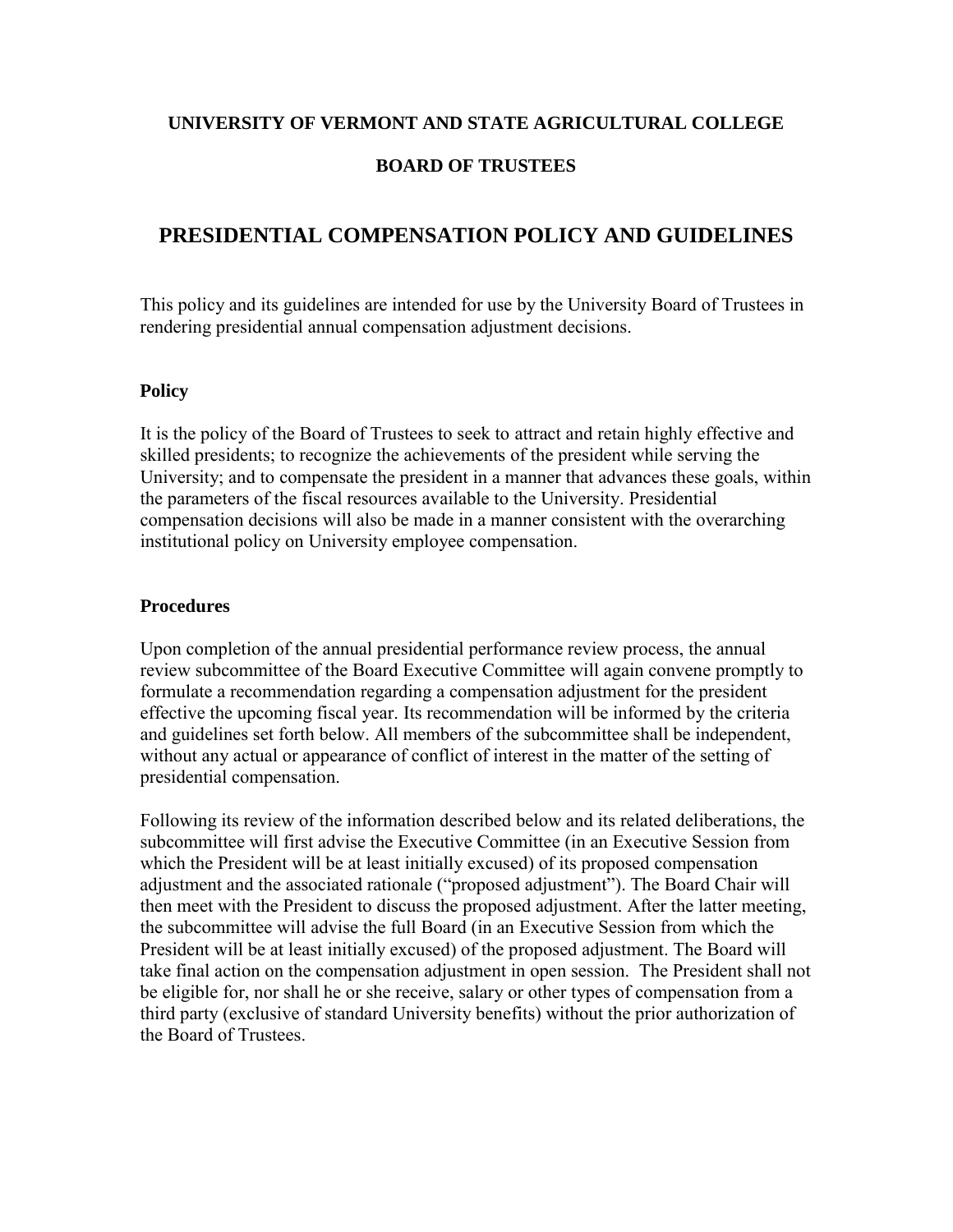## **Criteria and Guidelines**

Criteria for assessing and adjusting compensation will include:

- o *Merit*, meaning presidential performance in relation to Board-established annual presidential performance goals and the president's sustained contributions to the achievement of institutional objectives
- o *Market competitiveness*, using relevant institutional comparators as identified by qualified internal personnel or a qualified external compensation consultant, with respect to salary, benefits, deferred compensation, and perquisites
- o *Equity*, including relationship to University senior administrators' compensation and the compensation guidelines and parameters set for the institution as a whole

Subject to consistency with governing law and relevant market practices, compensation may be comprised of elements in addition to base salary and the benefits plans otherwise available to University officers of administration. Thus, it may include, for example, incentives for achievement of specific performance objectives or to encourage longevity in position; tax-deferred compensation; professional association, civic, and club memberships; wellness or health maintenance programs; and sabbatical or other professional development opportunities. To assist the President in carrying out duties reasonably related to the presidency, the compensation arrangement may cover costs such as those associated with automobile use; communications services; housing; staffing for University-related events, such as housekeeping and property maintenance; and insurance.

## **Compliance**

The President shall be solely responsible for individual income tax or other tax liability attributable as result of the compensation and expense payments or reimbursement awarded. The President and the University shall respectively maintain all payment and expense records required for tax and other compliance purposes as well as by applicable University policies.

## **Periodic Review**

The Board shall periodically review these guidelines and revise them as desirable or necessary considering the University's ability to attract and retain outstanding presidential leadership within the parameters of available fiscal resources; the evolution of institutional compensation guidelines; best practices in setting compensation for university presidents and executive officers; and applicable legal developments.